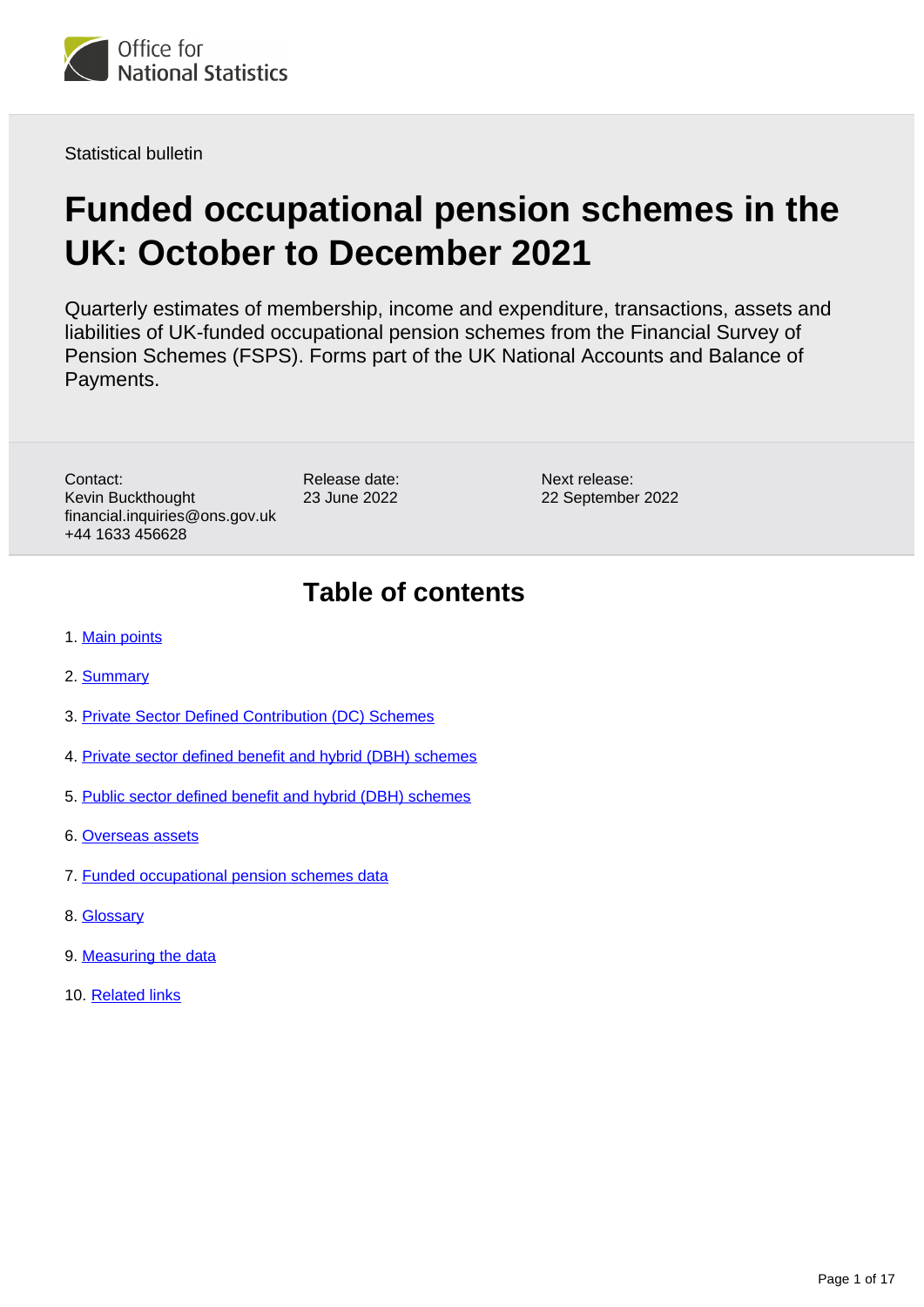# <span id="page-1-0"></span>**1 . Main points**

- For the first time in this publication, overseas direct investments and overseas assets by country are published.
- At end-Quarter 4 (Oct to Dec) 2021, 55% of overseas direct investment holdings in long-term debt securities and 54% of overseas equities were from the United States.
- At end-Quarter 4 2021, 75% of direct investment in equities were overseas, whereas 7% of direct investment in central government bonds were overseas.
- Active membership of private sector defined contribution schemes increased by 200,000 members from 30 September to 31 December 2021.
- From the end of September 2021 to the end of December 2021, total gross assets excluding derivatives increased by 4% from £2.7 trillion to £2.8 trillion.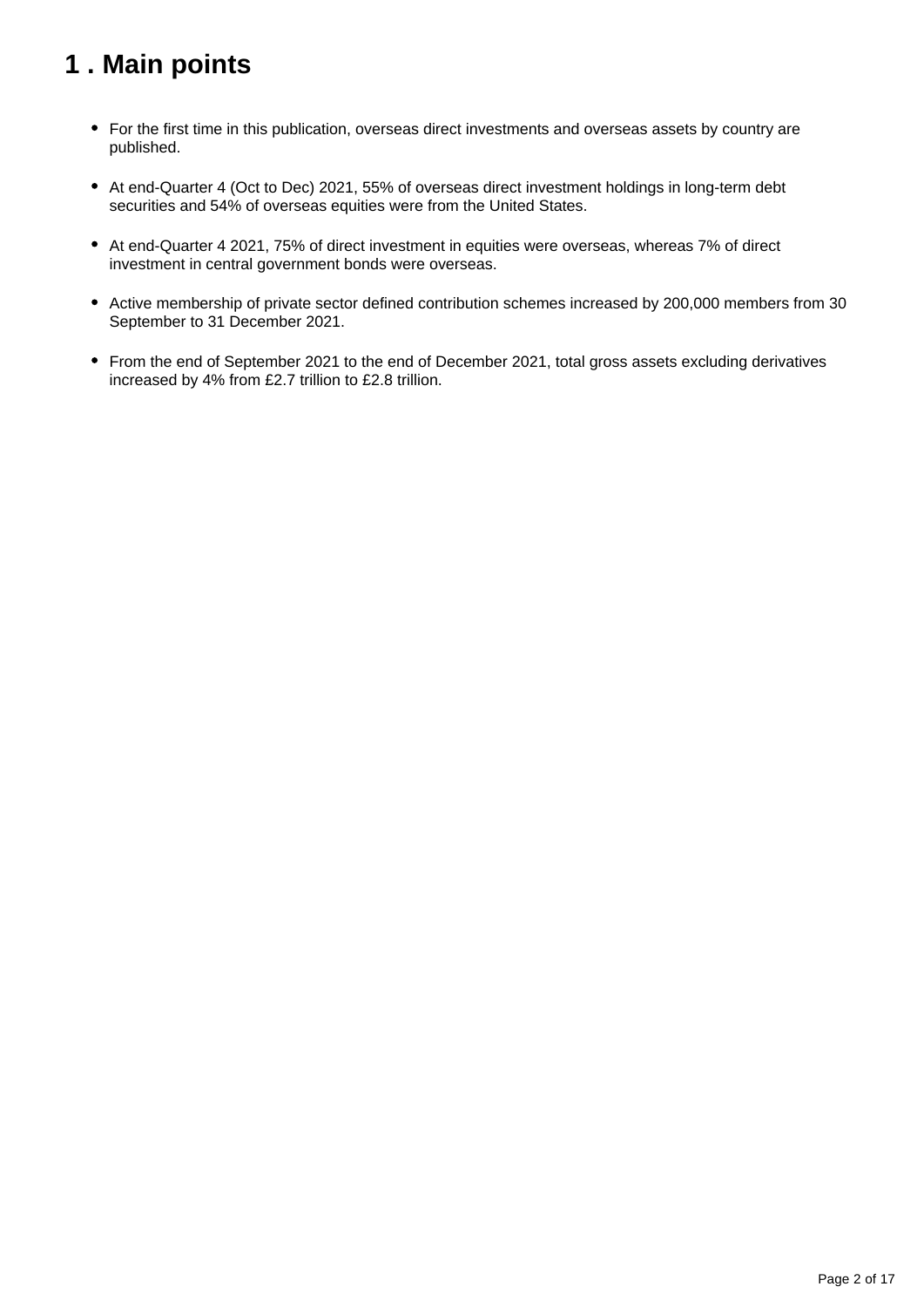# <span id="page-2-0"></span>**2 . Summary**

Table 1 provides a summary of UK funded occupational pension schemes (FSPS), split by scheme type for membership, benefits, contributions and the three main asset classes held: pooled investment vehicle (PIV) holdings, direct investments, and insurance policies assets. The table allows for comparison by presenting the first time period of published data from the FSPS for Quarter 3 (July to Sept) 2019, along with the two most recent published time periods Quarter 3 2021 and Quarter 4 (Oct to Dec) 2021.

Table 2 illustrates overall assets, liabilities and derivatives of UK funded occupational pension schemes for the outlined time periods.

> Table 1: Summary table by scheme type, UK, Quarter 3 2019 to Quarter 4 2021 UK, Quarter 3 2019 to Quarter 4 2021

|                                                             |                                                   |            | <b>Private sector DC</b> |            | <b>Private sector DBH</b> |            |            | <b>Public sector DBH</b> |                        |                |
|-------------------------------------------------------------|---------------------------------------------------|------------|--------------------------|------------|---------------------------|------------|------------|--------------------------|------------------------|----------------|
|                                                             | <b>Units</b>                                      | Q3<br>2019 | Q3<br>2021               | Q4<br>2021 | Q3<br>2019                | Q3<br>2021 | Q4<br>2021 | Q <sub>3</sub><br>2019   | Q <sub>3</sub><br>2021 | Q4<br>2021     |
| <b>Total</b><br>membership                                  | <b>Million</b><br>(number<br><b>of</b><br>people) | 21.68      | 25.60                    | 26.65      | 11.55                     | 10.52      | 10.35      | 6.69                     | 7.04                   | 6.82           |
| Total<br>contributions                                      | £ Million                                         | 5,362      | 5,812                    | 6,182      | 7,088                     | 5,622      | 6,271      | 2,653                    | 2,950                  | 3,039          |
| <b>Total benefits</b>                                       | £ Million                                         | 402        | 565                      | 589        | 12.678                    | 12,599     | 12,659     | 3.559                    | 3,940                  | 3,954          |
| <b>Total Pooled</b><br><b>Investment</b><br><b>Vehicles</b> | £ Billion                                         | 134        | 200                      | 223        | 743                       | 749        | 756        | 224                      | 296                    | 309            |
| <b>Total Direct</b><br><b>Investments</b>                   | £ Billion                                         | 4          | 20                       | 19         | 1,088                     | 1,113      | 1,136      | 178                      | 188                    | 197            |
| <b>Total Insurance</b><br><b>Policies</b>                   | £ Billion                                         | 1          | 1                        | 1          | 96                        | 129        | 150        | $\overline{2}$           | $\overline{2}$         | $\overline{2}$ |

Source: Office for National Statistics –Financial Survey of Pension Schemes

### Notes

- 1. DBH equals defined benefit and hybrid
- 2. DC equals defined contribution. For definitions, see the full glossary. ,For benefits and contributions, each time period relates to estimates over the quarter (for instance, Quarter 3 2019 is from July to September 2019). ,For membership, pooled investment vehicles, direct investments and insurance policies, each time period relates to estimates at the end of the period (for instance for Quarter3 2019, this is 30 September 2019).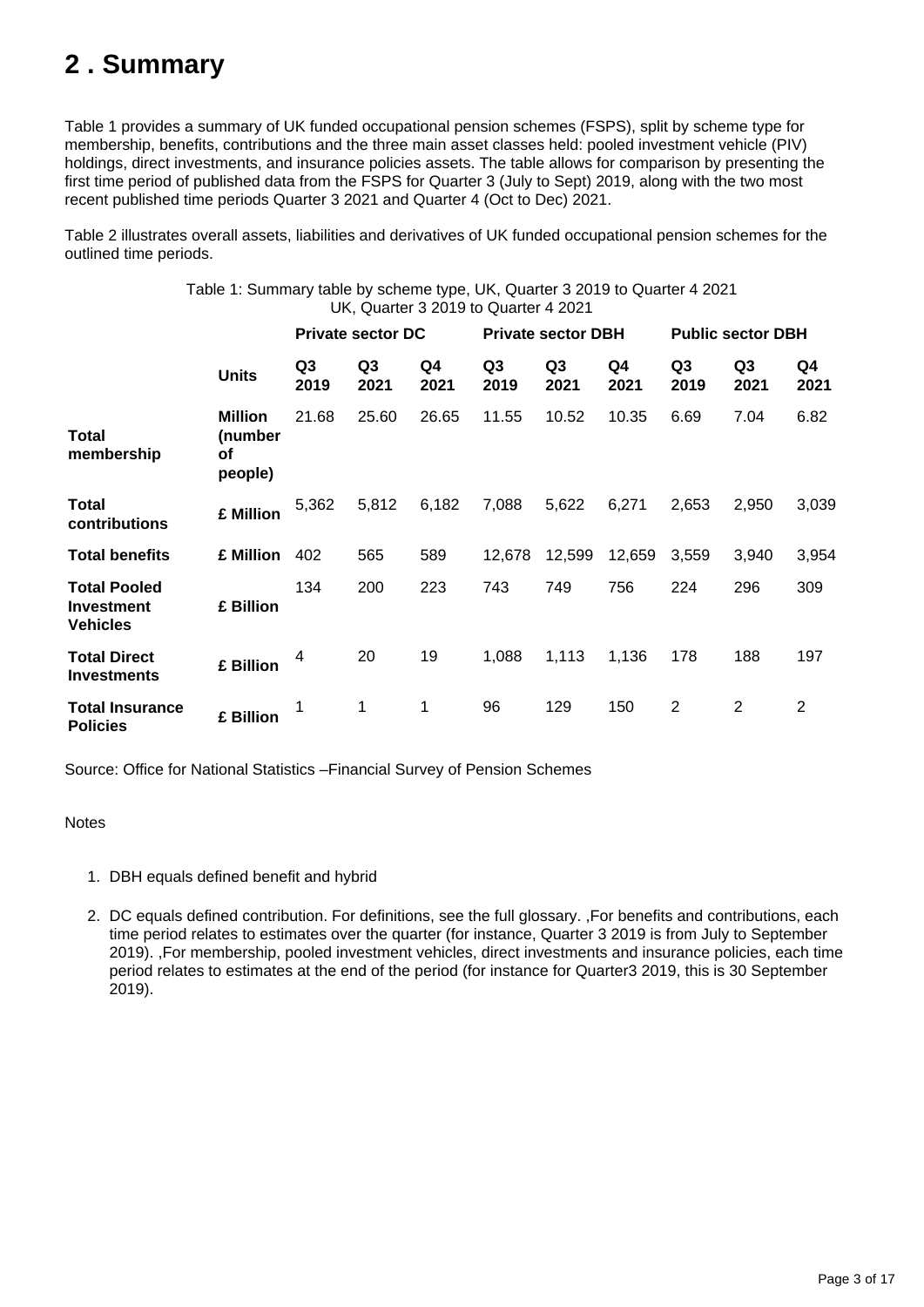Table 2: Assets and liabilities of UK pension schemes, UK, £ billion, 30 September 2019 to 31 December 2021 UK, 30 Sept 2019 to 31 Dec 2021

### **Q3 2019 Q3 2021 Q4 2021**

| Gross assets<br>excluding derivatives                                                | 2468 | 2699 | 2793 |
|--------------------------------------------------------------------------------------|------|------|------|
| <b>Gross liabilities</b><br>other than pension liabilities,<br>excluding derivatives | 193  | 220  | 218  |
| <b>Derivatives contracts</b><br>with a positive (asset) value                        |      | 300  | 278  |
| Derivatives contracts<br>with a negative (liability) value                           |      | 300  | 268  |
| Net assets excluding<br>derivatives or<br>'market value of pension funds'            | 2275 | 2479 | 2574 |
| Gross assets including<br>derivatives contracts<br>with a positive (asset) value     | 2468 | 2999 | 3071 |

Source: Office for National Statistics –Financial Survey of Pension Schemes

Notes

- 1. .. equals data not available.
- 2. Components may not equal totals. ,Each time period relates to estimates at the end of the period (for instance for Quarter 3 2019, this is 30 September 2019).

# <span id="page-3-0"></span>**3 . Private Sector Defined Contribution (DC) Schemes**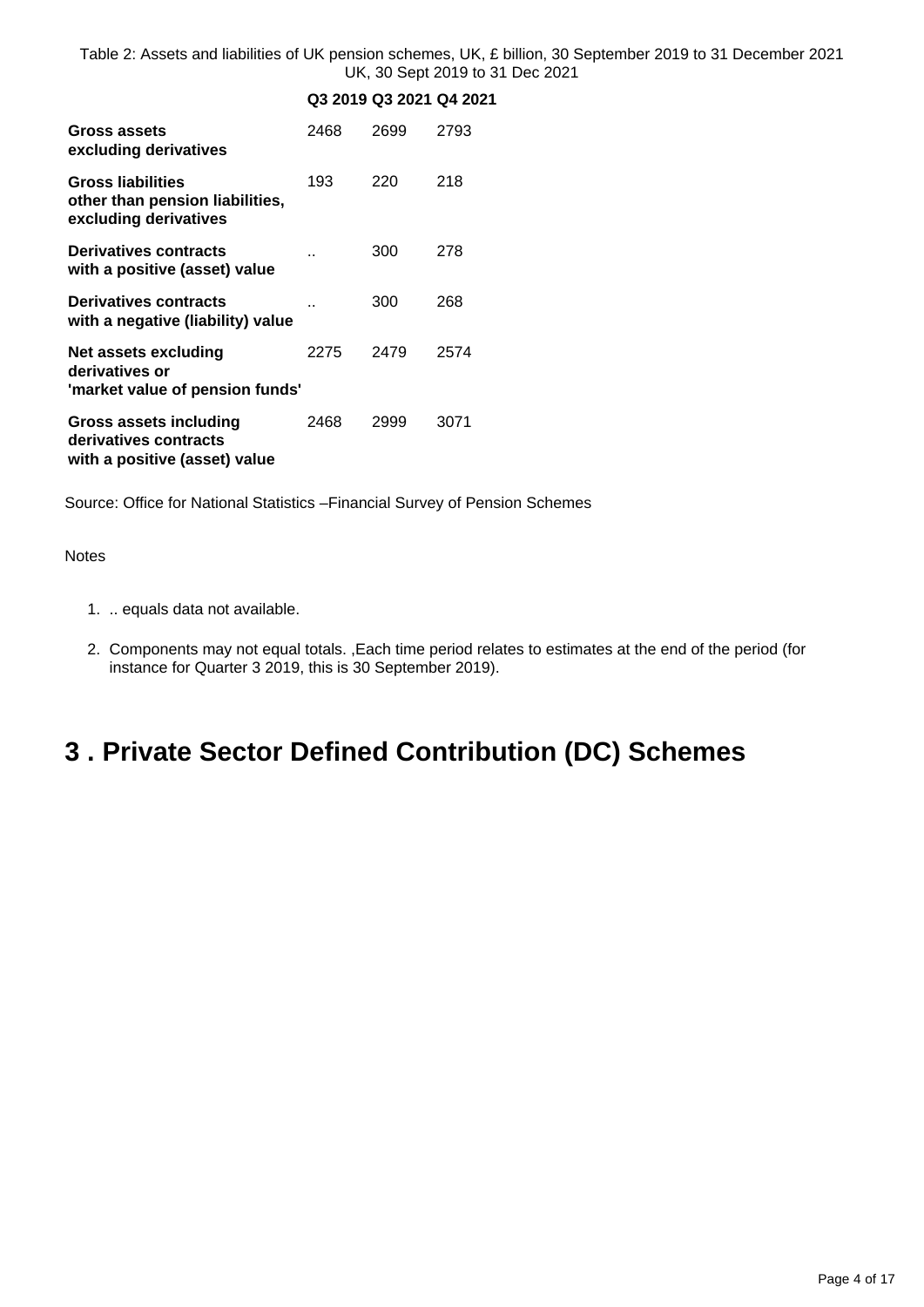## **Membership**

Figure 1 shows active and deferred membership in private sector defined contribution (DC) schemes from the end of September 2019 to the end of December 2021. At the end of December 2019, active membership was at 10.60 million. This was similar to the first half of 2021 where active membership was estimated at 10.63 million. At the end of December 2021, we saw an increase in active defined contribution membership comparable with before the beginning of the coronavirus (COVID-19) pandemic. This 2% (or 200,000) increase reflects what is currently being observed in our Earnings and employment from Pay As You Earn Real Time Information, UK: [June 2022 bulletin,](https://www.ons.gov.uk/employmentandlabourmarket/peopleinwork/earningsandworkinghours/bulletins/earningsandemploymentfrompayasyouearnrealtimeinformationuk/latest) where payrolled employees rose by approximately 200,000 from the end of September 2021 to the end of December 2021.

### **Figure 1: Membership of private sector defined contribution schemes by membership type**

### **UK, 30 September 2019 to 31 December 2021**

## Figure 1: Membership of private sector defined contribution schemes by membership type

UK, 30 September 2019 to 31 December 2021



#### **Source: Office for National Statistics –Financial Survey of Pension Schemes**

**Notes:**

1.DC equals defined contribution.

Private sector DC deferred members have continually increased every quarter over the entire published time series. Each quarter sees fewer new DC pensioner members in comparison with inflows of deferred members, which could occur because of individual changes to employment. Please note that DC pensioner members are those that have purchased an annuity with their pension provider upon becoming a pensioner member.

For a full membership split by type in private sector DC schemes, please see our **accompanying dataset**.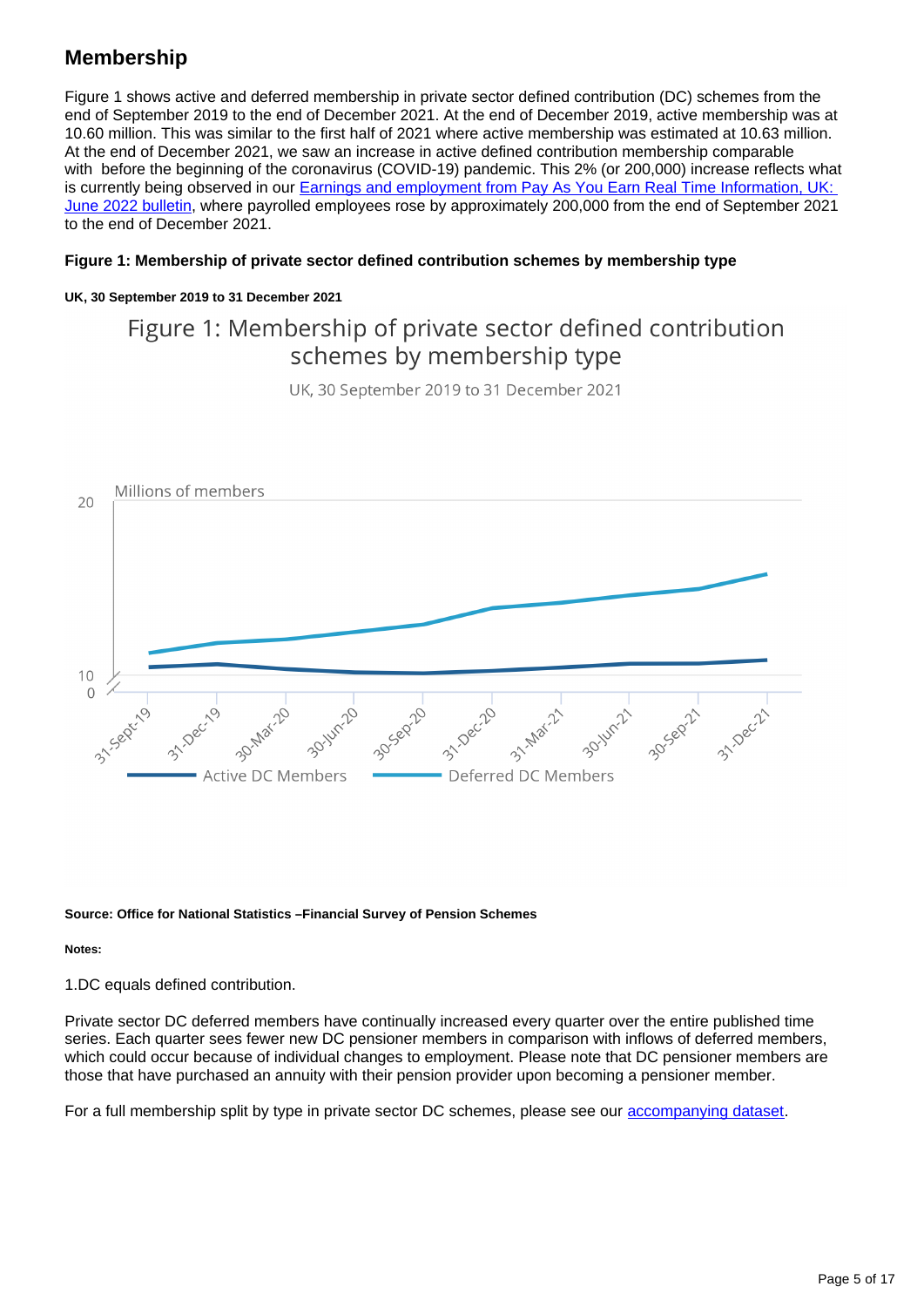## **Contributions**

Figure 2 shows that employee and employer contributions for private sector defined contribution schemes increased compared with the previous quarter. Employee contributions increased by 9% to over £2.0 billion. Similarly, employer contributions increased by 5% to over £4.1 billion. As seen in Figure 1, DC active membership increased in the same period, and all other things being equal, more employees in the workforce will increase contributions from both employee and employer.

### **Figure 2: Private sector defined contribution, employee and employer contributions**

### **UK, Quarter 3 (July to Sept) 2019 to Quarter 4 (Oct to Dec) 2021**

## Figure 2: Private sector defined contribution, employee and employer contributions

UK, Quarter 3 (July to Sept) 2019 to Quarter 4 (Oct to Dec) 2021



### **Source: Office for National Statistics –Financial Survey of Pension Schemes**

**Notes:**

1. Employee contributions to defined contribution DC schemes include tax relief at source, that is, amounts claimed by the scheme from HM Revenue and Customs in respect of tax relief on members' pension contributions.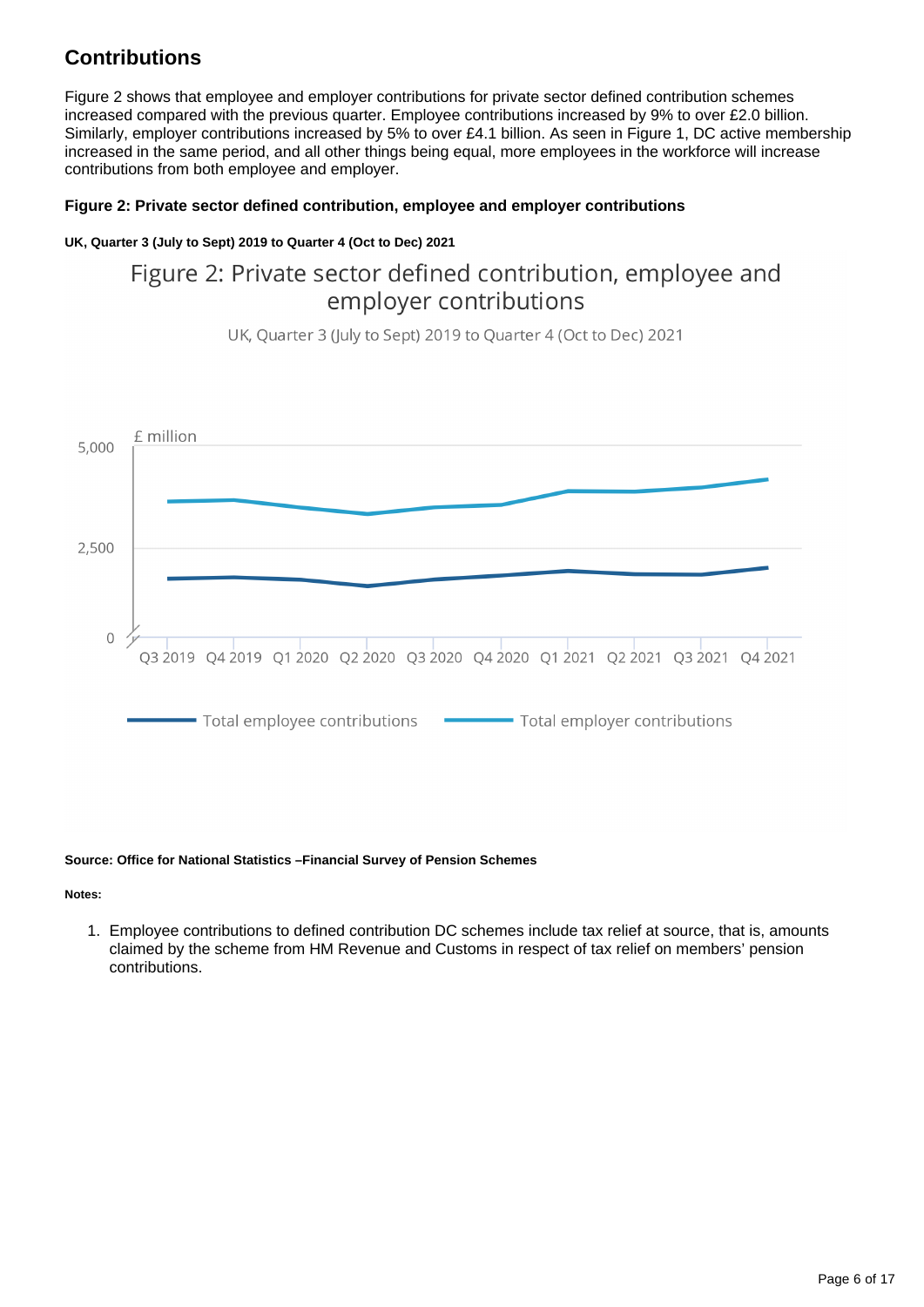## **Assets**

At end December-2021, all scheme types included in the Funded occupational pension schemes bulletin had assets of between £2.6 trillion (market value of pension funds) and £3.1 trillion (gross assets including derivatives contracts with a positive asset value) – depending on the measure used. From the end of September 2021 to the end of December 2021, total gross assets excluding derivatives increased by 4% from £2.7 trillion to £2.8 trillion (see Table 2).

At the end of December 2021, £223.0 billion of private sector DC investments were made using pooled investment vehicle (PIV) holdings, which is an increase of 12% when compared with end-September 2021. In contrast, between 30 June and 30 September 2021, there was a decrease of 2% in the amount of investment in PIV holdings (Figure 3). The Quarter 4 (Oct to Dec) 2021 assets increases occurred during a buoyant period in the financial markets; the **[FTSE all-share index](https://www.londonstockexchange.com/indices/ftse-all-share)** rose by 4% while the **[S&P Composite 1500](https://www.spglobal.com/spdji/en/indices/equity/sp-composite-1500/#overview)** rose by 10% over the quarter.

### **Figure 3: Breakdown of main asset class type, private sector defined contribution schemes**

### **UK, 30 September 2019 to 31 December 2021**

## Figure 3: Breakdown of main asset class type, private sector defined contribution schemes

UK, 30 September 2019 to 31 December 2021



#### **Source: Office for National Statistics –Financial Survey of Pension Schemes**

**Notes:**

1. For definitions of the terms used, please see Glossary section in the UK pension surveys: redevelopment and 2019 results and the FSPS questionnaire by following the following links: UK pension surveys: [redevelopment and 2019 results](https://www.ons.gov.uk/economy/investmentspensionsandtrusts/articles/ukpensionsurveys/redevelopmentand2019results#glossary) [FSPS questionnaire](https://www.ons.gov.uk/surveys/informationforbusinesses/businesssurveys/financialsurveyofpensionschemes)

# <span id="page-6-0"></span>**4 . Private sector defined benefit and hybrid (DBH) schemes**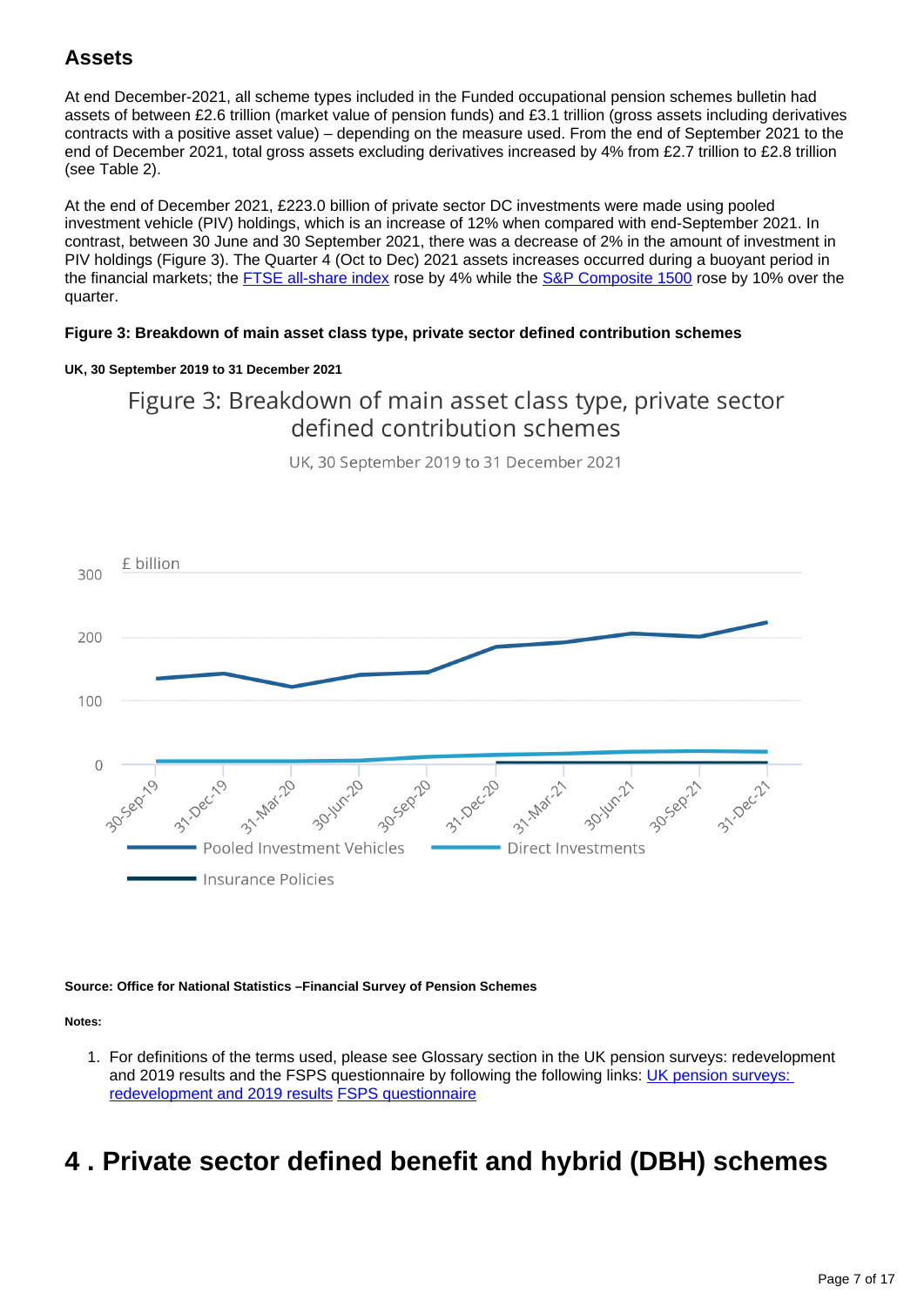## **Contributions**

Over the time series of the funded occupational pension schemes (FSPS) data for private sector defined benefit hybrid (DBH) schemes, employers contributing to private sector DBH schemes accounted for at least 94% of total contributions made (Figure 4).

In Quarter 4 (Oct to Dec) 2021, of total employer contributions, £3.36 billion (56%) were deficit reduction contributions (DRCs). There was an increase in DRCs from Quarter 3 (July to Sept) to Quarter 4 in 2019, 2020 and 2021 reflecting the way these types of payments are made within the annual cycle of a pension scheme. Here, schemes may undertake funding assessments and DRCs at year end to address any new or ongoing underfunding.

### **Figure 4: Private sector defined benefit and hybrid, employee and employer contributions**

### **UK, Quarter 3 (July to Sept) 2019 to Quarter 4 (Oct to Dec) 2021**

## Figure 4: Private sector defined benefit and hybrid, employee and employer contributions



UK, Quarter 3 (July to Sept) 2019 to Quarter 4 (Oct to Dec) 2021

### **Source: Office for National Statistics –Financial Survey of Pension Schemes**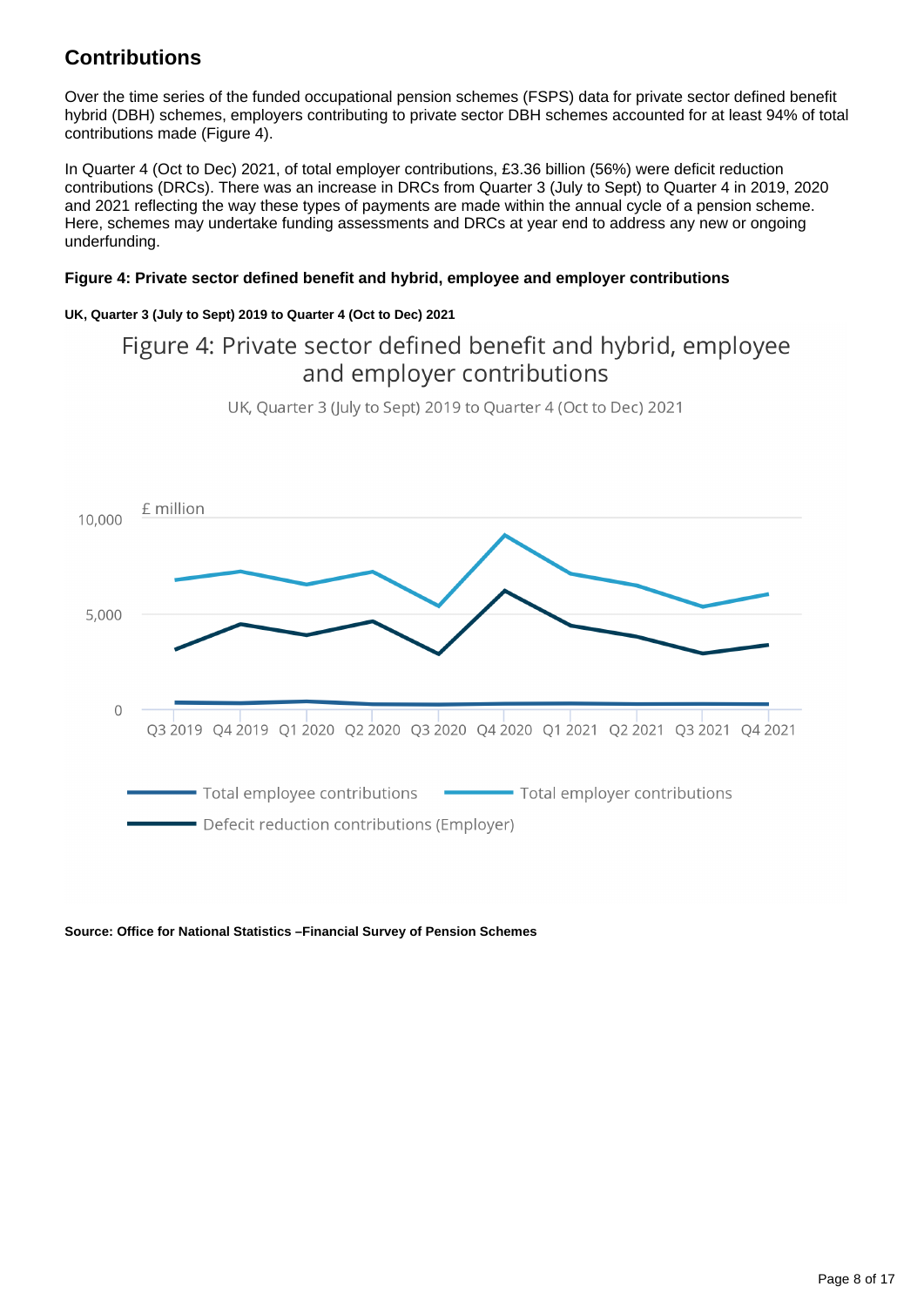## **Assets**

The composition of investment strategies by private sector employee DBH schemes has remained consistent over the FSPS time series. As can be seen in Figure 5, at the end of December 2021, £1,136 billion (56%) of private sector DBH schemes' investments were direct investments. However, insurance policies assets had increased by 16% to £150 billion by end-December 2021, continuing the increasing trend of private sector DBH schemes securing their members' benefits.

### **Figure 5: Breakdown of main asset class type, private sector defined benefit and hybrid schemes**

### **UK, 30 September 2019 to 31 December 2021**

## Figure 5: Breakdown of main asset class type, private sector defined benefit and hybrid schemes



UK. 30 September 2019 to 31 December 2021

#### **Source: Office for National Statistics –Financial Survey of Pension Schemes**

#### **Notes:**

1. For definitions for pooled investment vehicles, direct investments and insurance, see the full [Glossary](https://www.ons.gov.uk/economy/investmentspensionsandtrusts/bulletins/fundedoccupationalpensionschemesintheuk/octobertodecember2021#glossary).

In Quarter 4 2021, private sector DBH Schemes held £756 billion in pooled investment vehicle (PIV) holdings (Figure 6). The investments of private sector DBH schemes, at the end of December 2021, were mainly in fixed interest (26%) and equity (22%), closely followed by other (or unknown) investments (19%) and mixed assets (16%).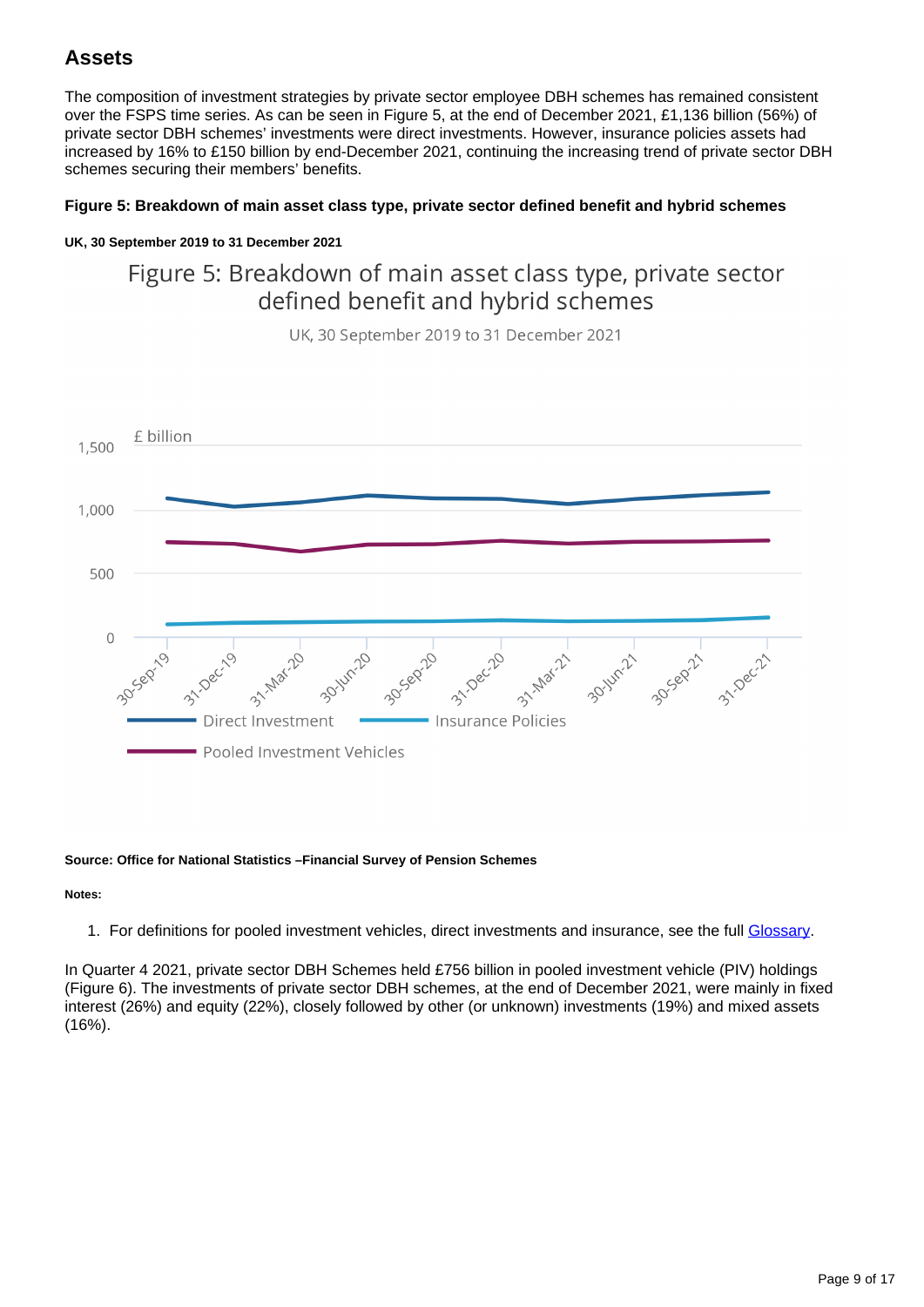### **UK, 31 December 2021**

## Figure 6: Asset classes held in pooled vehicles by private sector defined benefit and hybrid schemes

UK, 31 December 2021



**Source: Office for National Statistics –Financial Survey of Pension Schemes**

#### **Notes:**

- 1. Components do not sum to total because of rounding.
- 2. "Other" includes commodity, energy, with profits funds and unknown elements.

Please note, a breakdown for investments in financial instruments using PIV holdings is available for all scheme types in the reference table (dataset).

# <span id="page-9-0"></span>**5 . Public sector defined benefit and hybrid (DBH) schemes**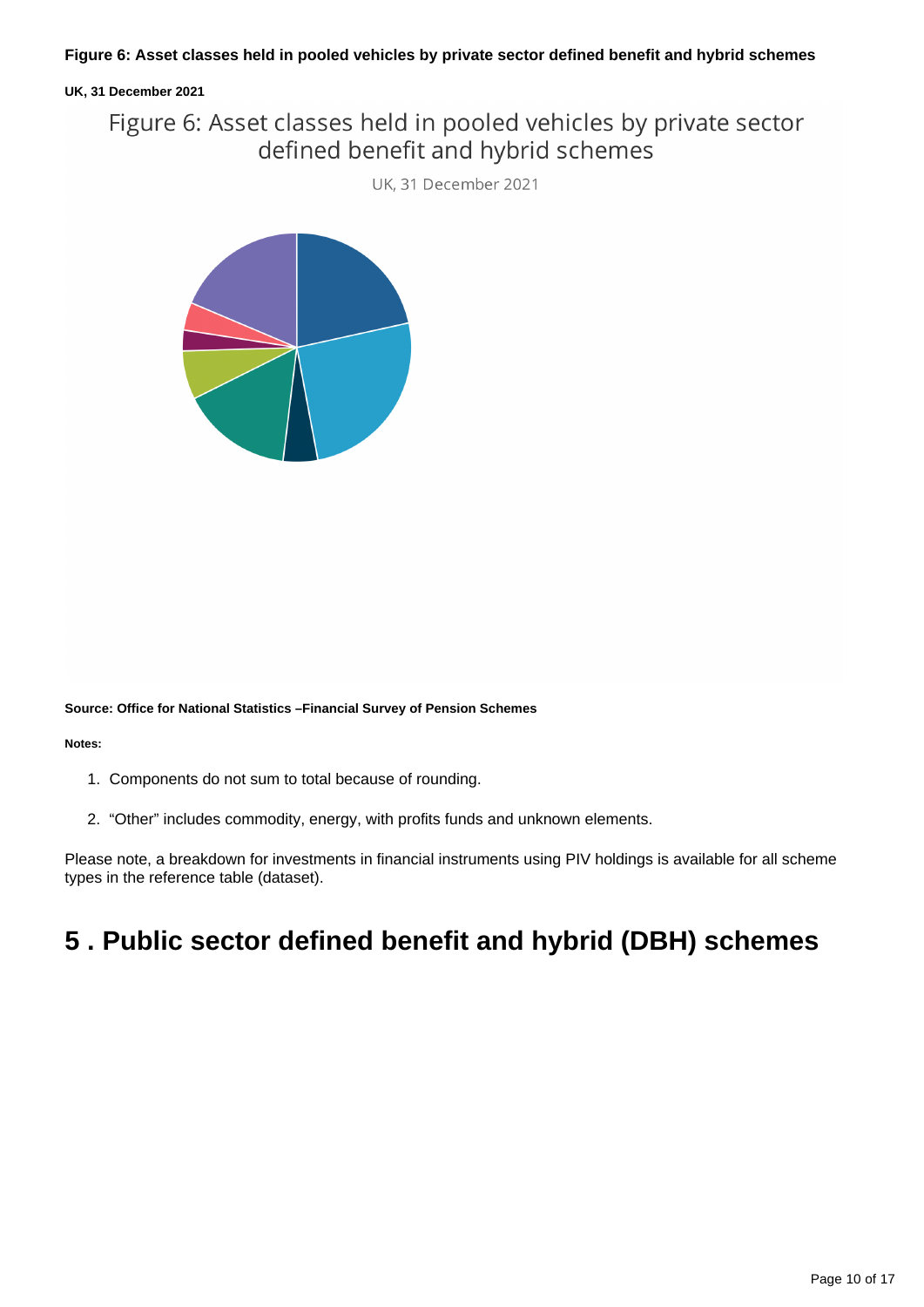## **Assets**

Figure 7 displays the composition of total direct investments held by public sector defined benefit hybrid (DBH) schemes. At the end of December 2021, less than one-quarter of public sector DBH schemes' direct investments were in long-term debt securities (including structured products). Equities accounted for 42% of the total and unquoted private equity and alternatives for 23%, suggesting more "growth-orientated" investment strategies.

### **Figure 7: Composition of direct investments of public sector employee schemes**

### **UK, 31 December 2021**

## Figure 7: Composition of direct investments of public sector employee schemes

UK. 31 December 2021



**Source: Office for National Statistics –Financial Survey of Pension Schemes**

#### **Notes:**

- 1. Direct investments are defined in the full [Glossary]((https://www.ons.gov.uk/economy /investmentspensionsandtrusts/bulletins/fundedoccupationalpensionschemesintheuk /octobertodecember2021#glossary).
- 2. Long-term debt securities include structured products.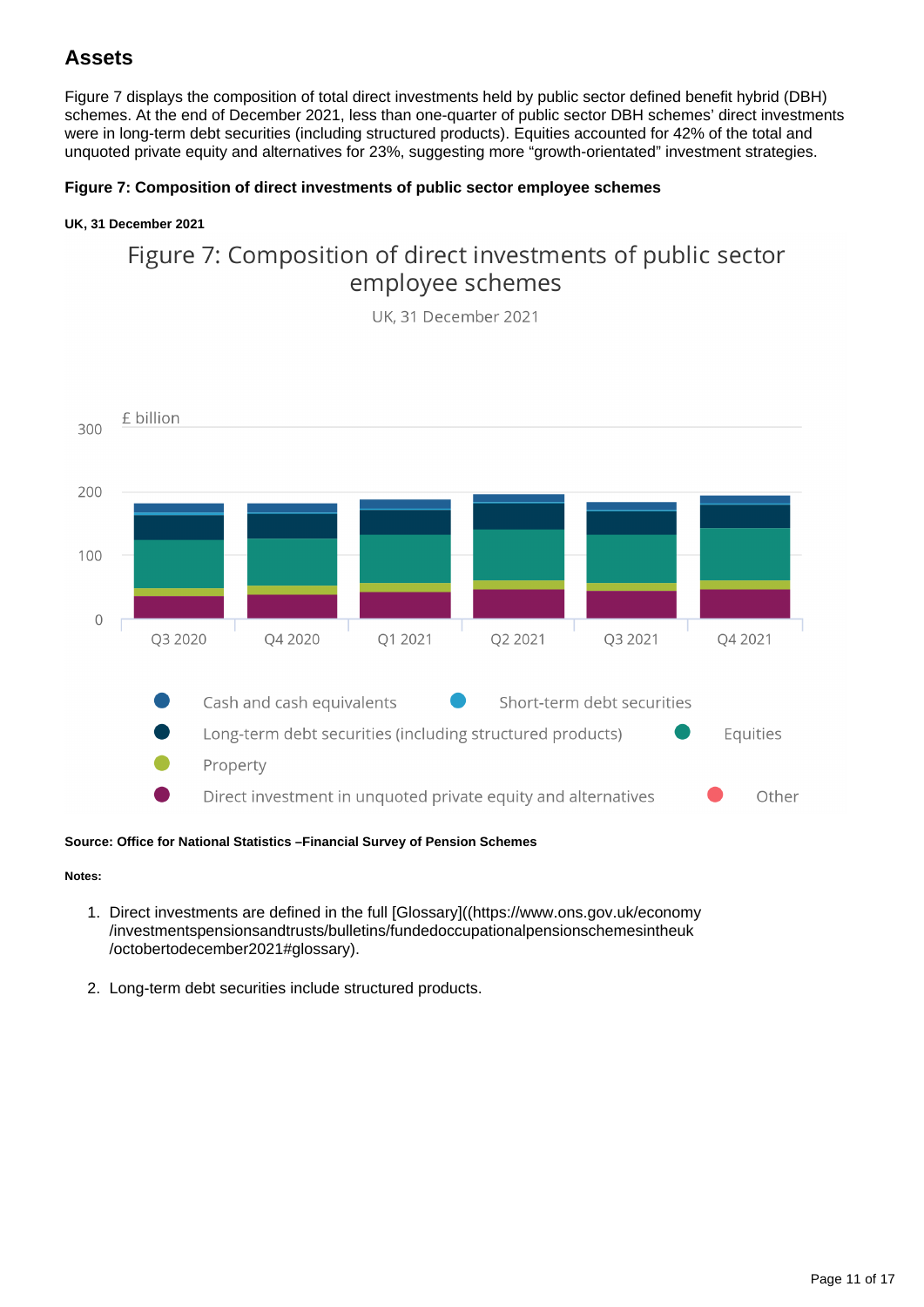# <span id="page-11-0"></span>**6 . Overseas assets**

The two new sections on the funded occupational pension schemes (FSPS) [reference table](https://www.ons.gov.uk/economy/investmentspensionsandtrusts/datasets/fundedoccupationalpensionschemesintheuk) present the total overseas value of direct investment assets by asset type, along with overseas assets by country for short-term and long-term debt securities, equities, and pooled investment vehicles.

Figure 8 illustrates the total and overseas direct investments by asset type for end-December 2021. Here, equities hold the highest proportion of overseas direct investments relative to its total (75%), followed by unquoted private equity and alternatives (57%) and short-term debt securities (57%). Of the largest direct investment asset holding (central government bonds), 93% are UK government gilts and 7% are overseas. As can be seen in the [reference table](https://www.ons.gov.uk/economy/investmentspensionsandtrusts/datasets/fundedoccupationalpensionschemesintheuk), the compositions of overseas assets have remained relatively stable throughout the timeseries of the FSPS. Although, there was increased direct investment in overseas central government bonds at the end of December 2021 compared with the end of September 2021 (increasing from £36 billion to £42 billion).

### **Figure 8: Total direct investment assets and of which overseas**

#### **UK, 31 December 2021**

# Figure 8: Total direct investment assets and of which overseas



UK, 31 December 2021

### **Source: Office for National Statistics –Financial Survey of Pension Schemes**

### **Notes:**

- 1. Direct investments are defined in the full [Glossary.](https://www.ons.gov.uk/economy/investmentspensionsandtrusts/bulletins/fundedoccupationalpensionschemesintheuk/octobertodecember2021#glossary)
- 2. Long-term debt securities include structured products.

Figures 9 and 10 show the composition of direct investment overseas long-term debt securities and equities assets by country at end-December 2021. Here, the top nine countries and "other" are included. For overseas direct investment in long-term debt securities and equities, 55% and 54%, respectively, were in the United States. For equities, there were significant Japanese holdings (7%).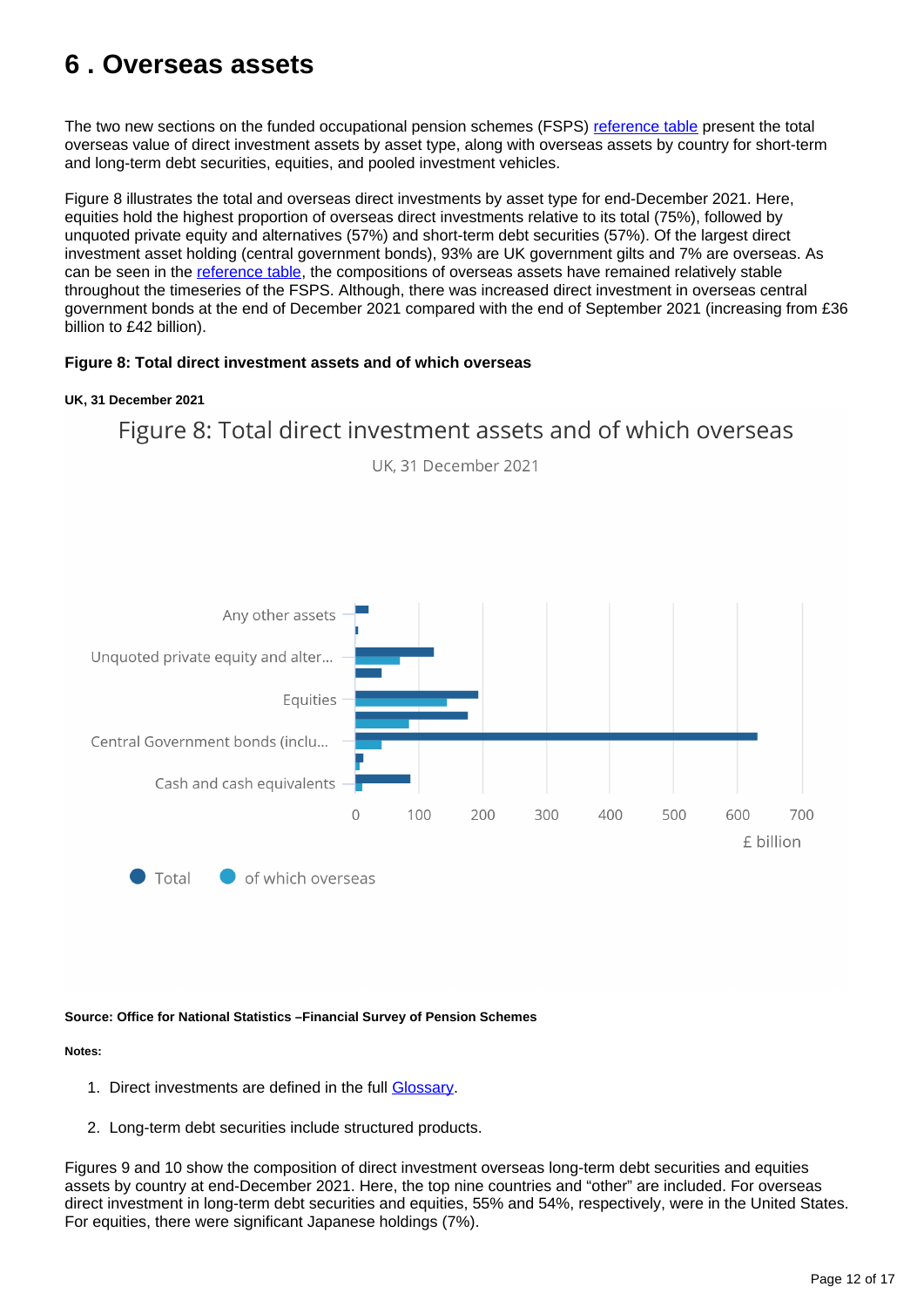For both asset types, the investment in Russian Federation long-term debt securities and equities is also listed within the reference table (dataset). Both make up a small percentage of total investment (£493 million for longterm debt securities, £452 million for equities). As can be seen in the [reference table](https://www.ons.gov.uk/economy/investmentspensionsandtrusts/datasets/fundedoccupationalpensionschemesintheuk), investment in Russian Federation long-term debt securities fell from £832 million to £493 million from end-December 2020 to end-December 2021.

### **Figure 9: Composition of assets in direct investment overseas long-term debt securities by country**

### **UK, the end of December 2021**

Figure 9: Composition of assets in direct investment overseas long-term debt securities by country



UK, the end of December 2021

#### **Source: Office for National Statistics –Financial Survey of Pension Schemes**

#### **Notes:**

1. Long-term debt securities include central government bonds and corporate bonds.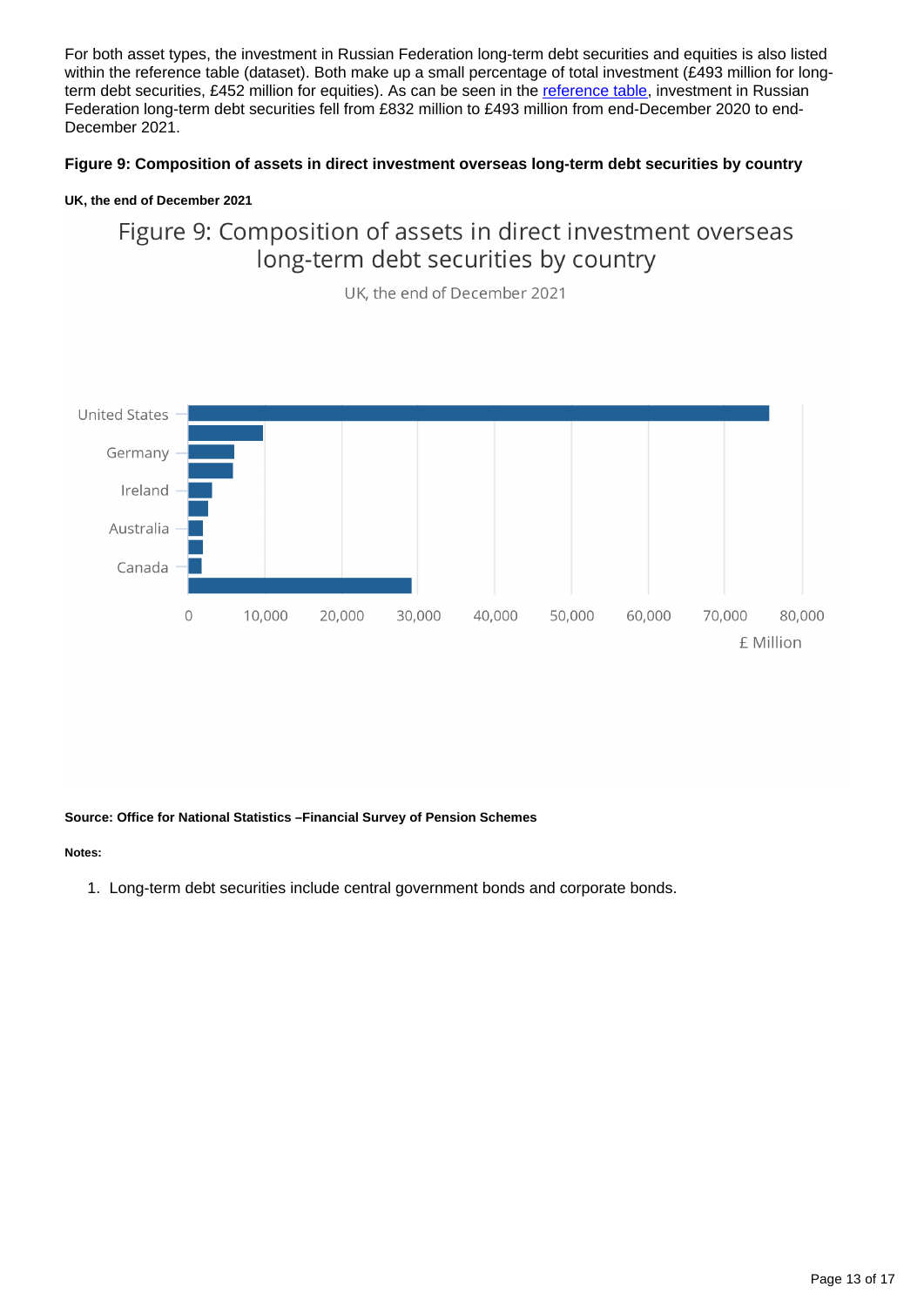### **UK, the end of December 2021**

## Figure 10: Composition of assets in direct investment overseas equities by country

UK, the end of December 2021



**Source: Office for National Statistics –Financial Survey of Pension Schemes**

Please note that a country split of assets invested using pooled vehicles is not available. A full value breakdown by country for end-December 2019, 2020, and 2021 is available from the [reference table](https://www.ons.gov.uk/economy/investmentspensionsandtrusts/datasets/fundedoccupationalpensionschemesintheuk) for the direct investment assets previously stated.

# <span id="page-13-0"></span>**7 . Funded occupational pension schemes data**

[Funded occupational pension schemes in the UK](https://www.ons.gov.uk/economy/investmentspensionsandtrusts/datasets/fundedoccupationalpensionschemesintheuk)

Dataset | Released 23 June 2022

Provisional data on membership, contributions, benefits, and balances of funded occupational pension schemes in the UK: October to December 2021.

## <span id="page-13-1"></span>**8 . Glossary**

### **Active members**

Members of pension schemes who are current employees and are either contributing to the scheme themselves or having contributions made on their behalf (for instance by their employer).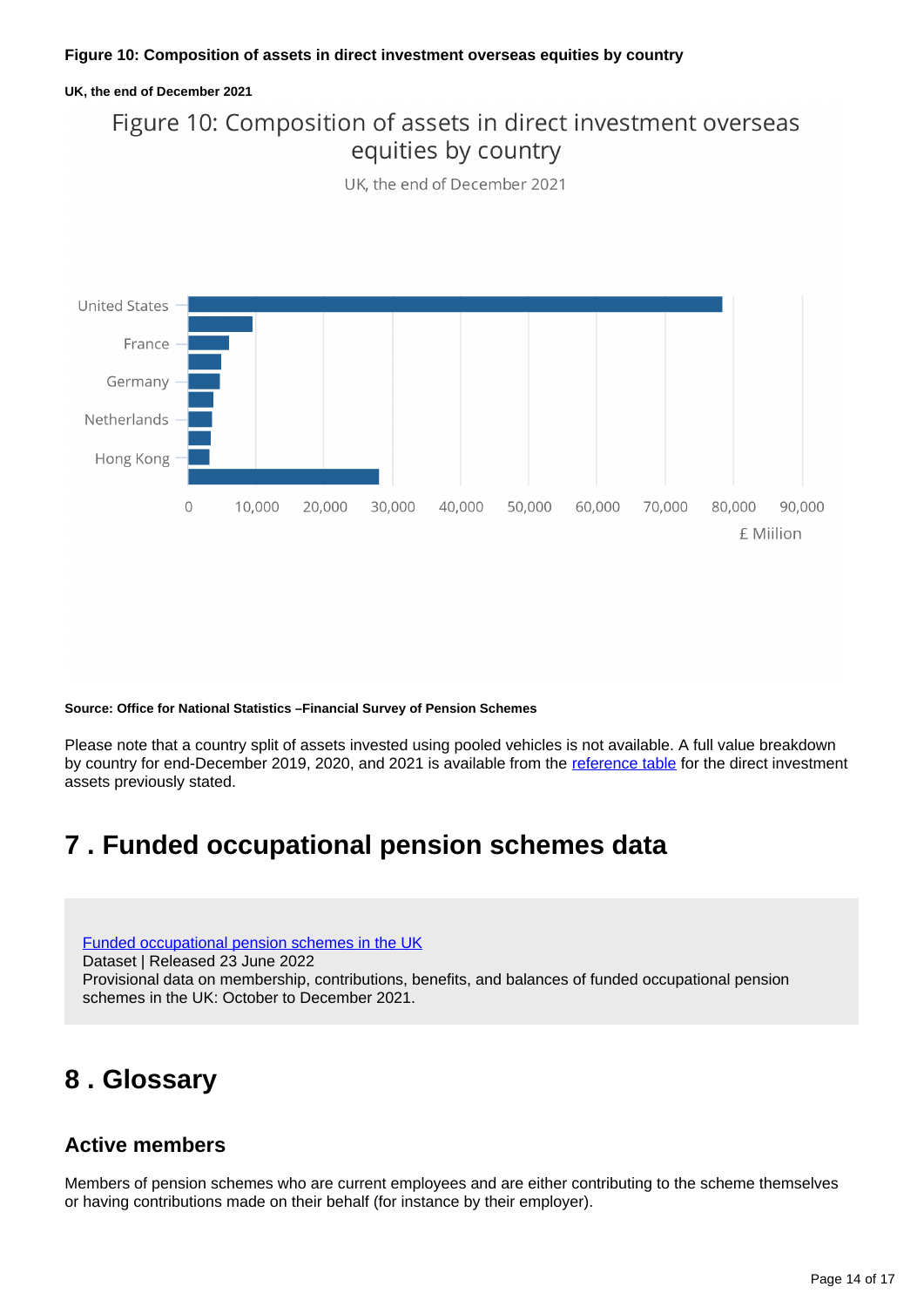### **Cash and cash equivalence**

As per the guidance on the funded occupational pension schemes (FSPS) questionnaire, reporting within cash and cash equivalents includes the following categories: cash and deposits, reverse repurchase agreements, shortterm loans, and long-term loans.

### **Deferred members**

Members of pension schemes who have accrued rights to pensions that will come into payment in future but who are no longer actively contributing (or having contributions paid on their behalf) into the scheme. Also known as members with preserved pension entitlements.

### **Deficit reduction contributions (DRCs)**

These are additional payments made by the sponsoring employer to reduce the shortfall of funding in a defined benefit and hybrid pension scheme. These payments to the pension scheme are additional to the regular ongoing funding contributions.

## **Defined benefit (DB)**

These pension schemes are ones in which the rules of the scheme specify the rate of benefits to be paid. A common DB scheme is a final salary scheme in which the benefits are based on the number of years of pensionable service, the accrual rate and the final salary. An alternative DB arrangement is the final salary scheme is the Career Average Revalued Earnings (CARE) scheme.

### **Defined contribution (DC)**

These pension schemes are ones in which the benefits are determined by the contributions paid, the investment return on those contributions (less charges) and the type of annuity purchased upon retirement, if any. It is also known as a money purchase pension.

### **Government managed pension schemes**

Schemes [classified](https://www.ons.gov.uk/methodology/classificationsandstandards/economicstatisticsclassifications/introductiontoeconomicstatisticsclassifications) as having the "pension manager" in the government sector (S.13) of the national accounts. In such cases, the government sector (central and local government) is judged to be ultimately responsible for the schemes' pension obligations (the "pension manager") even if the government sector is not responsible for scheme administration (the "pension administrator").

### **Pensioner members**

Members of pension schemes who are receiving pensions or income withdrawals; sometimes known as beneficiaries.

A [full glossary](https://www.ons.gov.uk/economy/investmentspensionsandtrusts/articles/ukpensionsurveys/redevelopmentand2019results#glossary) of terms is available.

# <span id="page-14-0"></span>**9 . Measuring the data**

### **Weighting and estimation**

Information on the sampling and weighting and estimation methods for the funded occupational pension [schemes](https://www.ons.gov.uk/economy/investmentspensionsandtrusts/datasets/fundedoccupationalpensionschemesintheuk) (FSPS) can be found in Section 5 of [UK pension surveys: redevelopment and 2019 results.](https://www.ons.gov.uk/economy/investmentspensionsandtrusts/articles/ukpensionsurveys/redevelopmentand2019results#survey-design)

### **Revisions**

A [National Accounts Revisions Policy](https://www.ons.gov.uk/methodology/methodologytopicsandstatisticalconcepts/revisions/revisionspoliciesforeconomicstatistics/nationalaccountsrevisionspolicyupdateddecember2017) is available to assist users with their understanding of the cycle and frequency of data revisions. You are strongly advised to read this policy before using these data for research or policy-related purposes. Please note that all four quarters of 2019 will now not be subject to revisions. Data has been revised, partly because of late survey returns, and partly because of disaggregate data revisions. Please note that all four quarters of 2019 will now not be subject to revisions.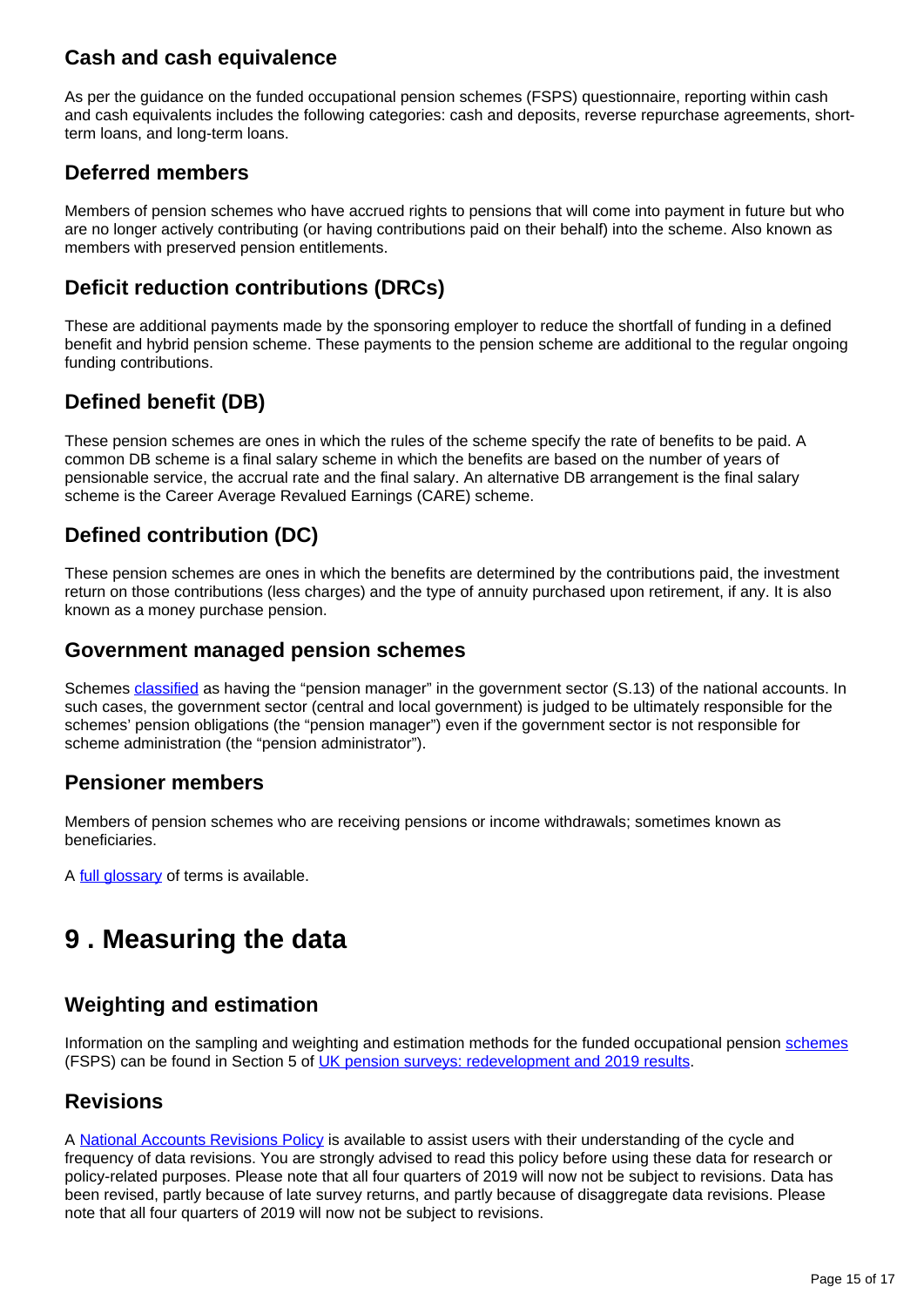### **Survey coverage**

The Office for National Statistics (ONS) replaced the MQ5 Pension Funds Survey (PFS) with the Financial Survey of Pension Schemes (FSPS) from Quarter 2 (Apr to June) 2019. The FSPS is a quarterly survey that collects data on membership, income and expenditure, transactions, assets and liabilities of UK funded occupational pension schemes.

In practice, this means that all occupational schemes for private sector employees are in the survey, but the survey does not include all occupational schemes for public sector employees: funded schemes for public sector employees such as the Local Government Pension Scheme (LGPS) are included, but unfunded schemes such as those for civil servants, teachers and NHS staff are not.

### **Breakdowns**

We present results for pension schemes for private sector employees (including those covered by the Pension Protection Fund) versus those for public sector employees; and by defined benefit including hybrid pensions versus defined contribution pensions. We use the term "schemes for public sector employees" throughout the article but strictly speaking, these are government managed pension schemes (see [Glossary\)](https://www.ons.gov.uk/economy/investmentspensionsandtrusts/articles/ukpensionsurveys/redevelopmentand2019results#glossary).

There are no defined contribution occupational pension schemes for public sector employees, so there are three categories: public sector employee schemes, which are defined benefit and hybrid schemes, and private sector employee schemes, which may be further divided into defined benefit and hybrid and defined contribution schemes. See [Glossary](https://www.ons.gov.uk/economy/investmentspensionsandtrusts/bulletins/fundedoccupationalpensionschemesintheuk/octobertodecember2021#glossary) for the FSPS definitions of these categories.

Quarter 1 equals January to March; Quarter 2 equals April to June; Quarter 3 equals July to September; Quarter 4 equals October to December.

### **Response rates**

The response rate for Quarter 4 (July to Sept) 2021 for the FSPS, at the time of closedown, was 83%. Please note that even though the response date has passed, it is possible for there to be revisions to submissions for previous quarter, and for late submissions to be provided. However, all four quarters of 2019 will not be subject to revisions.